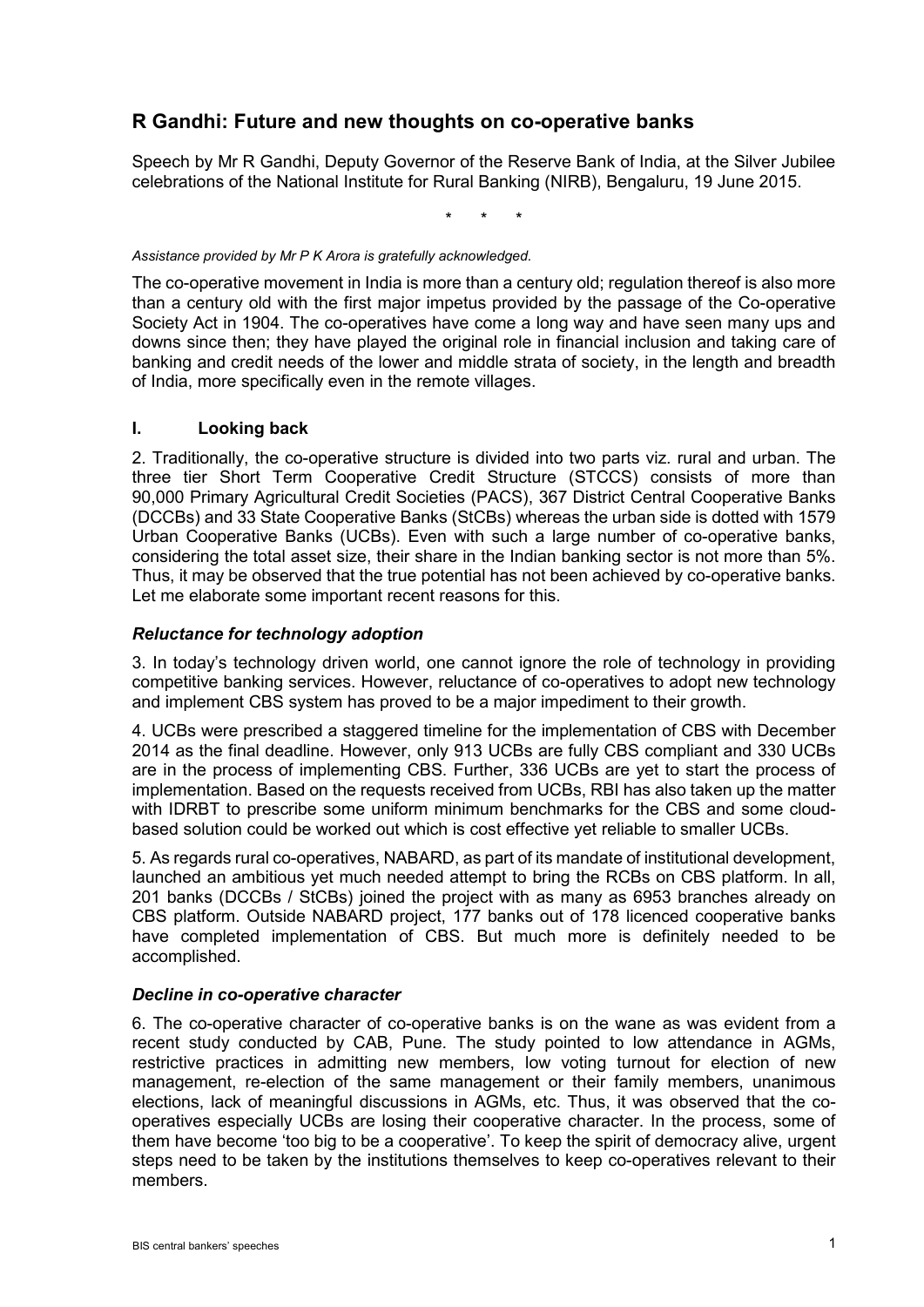# *Lack of professionalism and corporate governance*

7. Weak corporate governance has been one of the major factors that is plaguing the sector and has led to bank failures / unsatisfactory growth of the sector. Co-operation being a State subject, RBI does not have adequate control on the management of these banks. The provisions of Section 10A of the B. R. Act, 1949 are not applicable to them. The criteria for CEO / Board members as envisaged in Section 10B of the Act are also not prescribed.

8. To address this problem, Malegam Committee had suggested a new organizational structure for UCBs consisting of a Board of Management, in addition to the Board of Directors. The idea was segregation of the ownership of a UCB as a co-operative society from its functioning as a bank. While the Registrar of Co-operative Societies would continue to exercise control and regulation of the UCB as a co-operative society, RBI would exercise control and regulation on its function as a bank. The Committee recommended that it should be made as a licensing condition for a UCB.

9. Pursuant to the recommendations of the High Power Committee on Urban Co-operative Banks constituted by the RBI in 2001, presence of atleast two professional directors on the board of UCBs was made mandatory. It is also made one of the enabling conditions for cooperatives to be termed as Financially Sound and Well Managed (FSWM). However, it is observed that 111 UCBs are still not having professional directors on their Board which has a negative bearing on their overall performance. The Constitution (97th Amendment) Act 2011 has tried to impart some professionalization to the Board of co-operative banks but professional management on the lines of commercial banks remains a far cry in the current set-up.

## **II. Current issues**

# *Transition to niche or universal commercial banks*

10. RBI had come out with a discussion paper on "Banking Structure in India – The Way Forward" in August 2013. The paper envisaged four tier banking structure consisting of International Banks at Tier I, National Banks at Tier II, Regional Banks at Tier III and Local Banks at Tier IV. The paper has brought to the fore a case for re-orienting the existing banking structure to make it more dynamic and amenable to meet the needs of the economy and had suggested basic building blocks of the re-orientation exercise which inter alia included setting up of specialized / differentiated banks and conversion of Urban Co-operative Banks which meet the necessary criteria into commercial banks or Local Area Banks / small banks. Thus, the paper identifies the need of co-operative banks in the lowest tier in serving the needs of the community.

11. RBI has already come out with the guidelines for Small Finance Banks and Payments Banks. As per the guidelines, Small Finance Banks (SFBs) shall primarily undertake basic banking activities of acceptance of deposits and lending to unserved and underserved sections including small business units, small and marginal farmers, micro and small industries and unorganised sector entities, distribution of mutual fund units, insurance products, pension products, become an AD Category II dealer, etc. The annual branch expansion plans should be in compliance with the requirement of opening at least 25 per cent of its branches in unbanked rural centres and the area of operation of small finance banks would be the whole Union of India.

12. UCBs in contrast have a limited area of operation and can extend their area of operation with the prior approval of RBI and open branches anywhere in their area of operation without any limit on the number of branches to be opened in a particular area. UCBs in addition to the services permitted for SFBs are also permitted to open specialized branches, undertake intraday short selling in secondary market transactions in government securities, undertake ready forward contracts in corporate debt securities, open currency chests, access Liquidity Adjustment Facility (LAF), membership to NDS-OM, engage the services of Business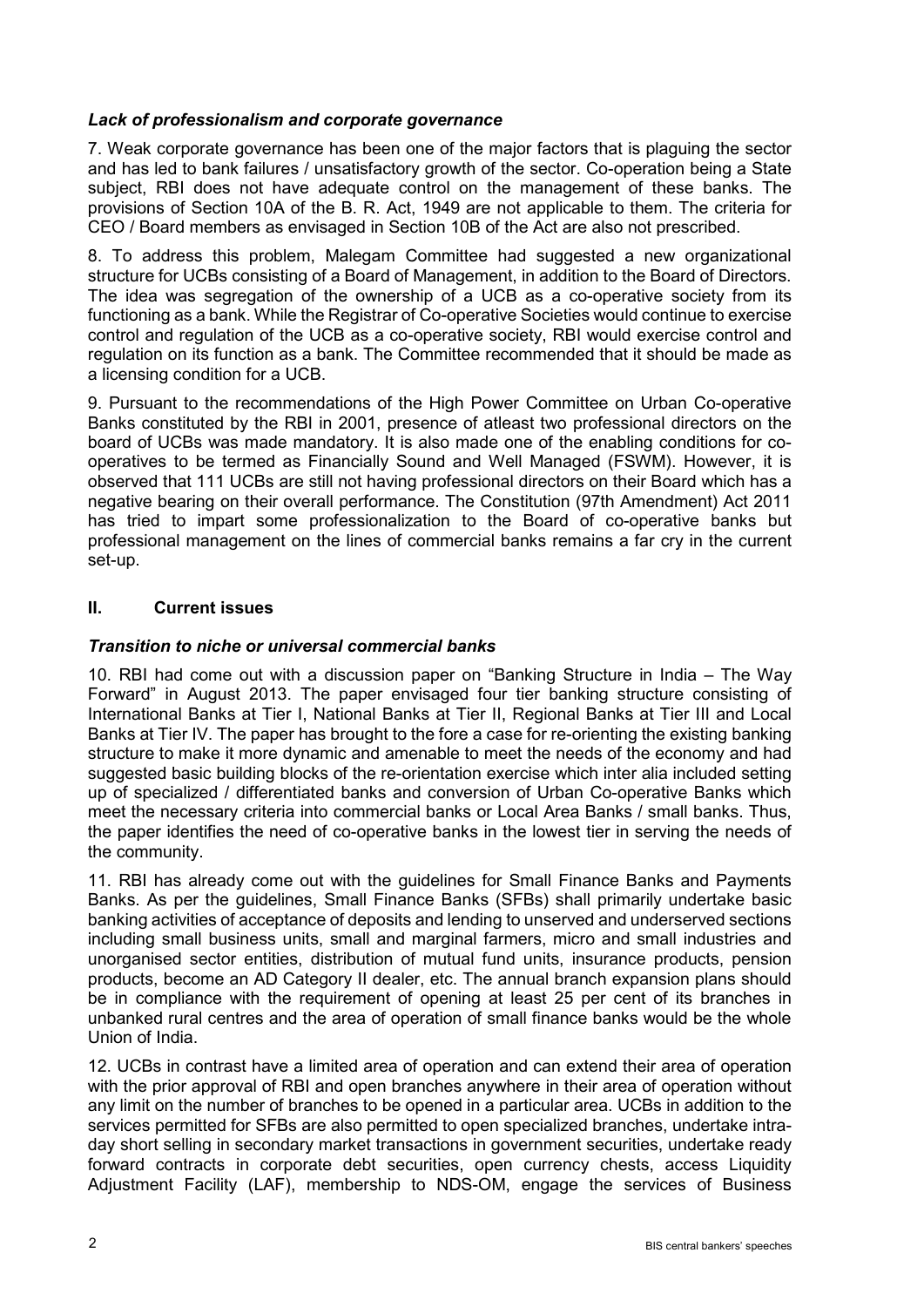Correspondents (BC) / Business Facilitators (BF), act as PAN service agents and issuer of Pre-paid payment instruments, trading facility to demat account holders, mobile banking, access to centralized payment systems like RTGS, NEFT, etc. Thus, it may be observed that co-operatives provide universal banking services in a niche geographical area whereas small banks are mandated to provide niche services throughout India.

13. It will be interesting to see as to how UCBs react to the opportunity provided to them. Whether they would continue as existing banks or convert themselves to universal banks with ability to offer every possible product to customers albeit at a cost of tighter supervision and compliance to more stringent Basel II and III norms or give up their universal character and offer only niche products by converting to SFBs.

14. Rural cooperative banks are differentiated entities in terms of their structure, capital funding and mandate to cater to the credit needs of small and marginal farmers and rural artisans. These banks have access to refinance facilities from NABARD and interest subvention for agricultural loans from the respective State Governments in order to increase / maintain flow of agricultural credit. In pursuit of public policy, several social welfare schemes of State Governments are channelized through these institutions. It can be said that rural cooperatives are also functioning as 'niche' banks with limited area of operation catering to the local clientele.

## *Increased competition from SFBs and payment banks*

15. The mandate of SFBs to serve the unserved and underserved sections make them natural direct competitors of the co-operative banks. The major advantage that the co-operatives currently have is their deep-rooted connections with specific communities and people of lower strata which keeps them in good stead compared to SFBs for mobilization of low cost deposits which are a prerequisite for profitable business. Being local in nature and intricately interwoven with the local community, the co-operatives have a clear advantage over the proposed SFBs. It is easier for them to create trust among its target community and bring customers within their fold. Even though cooperative banks' share in total agricultural and urban credit has come down over the years in terms of amount, they are the leaders in terms of the number of smallticket loans which commercial banks hesitate to take up on account of high cost of servicing small value accounts.

16. However, SFBs and payments banks with reliance on high-end technology can pose significant challenges to cooperative banks. Payments banks sponsored by telecom companies can easily capture the remittance business from these banks. Co-operative banks have to substantially alter their approach to protect their turf from this competition onslaught.

#### *Relevance of co-operative banks*

17. With still a sizable population remaining without access to formal institutional finance, the issue of financial inclusion has taken a whole new meaning in this 21st century. Financial inclusion is not only about credit, but involves providing a wide range of financial services, including saving accounts, insurance, and remittance products. Co-operative banks with their peculiar character of local feel and democratic set-up are automatically placed at the centre of any meaningful financial inclusion drive. Ensuring the last mile connectivity will only help these banks to sustain their business. However, for these to happen, co-operative banks need to focus on corporate governance and imbibe the current distributive technology to offer low cost products and turn the tide in their favour against the likely onslaught of competition from small finance and payments banks.

#### *Position of unlicensed DCCBs*

18. As there were many unlicensed cooperative banks operating in the country, the Committee on Financial Sector Assessment (CFSA) (Chairman: Dr. Rakesh Mohan) had recommended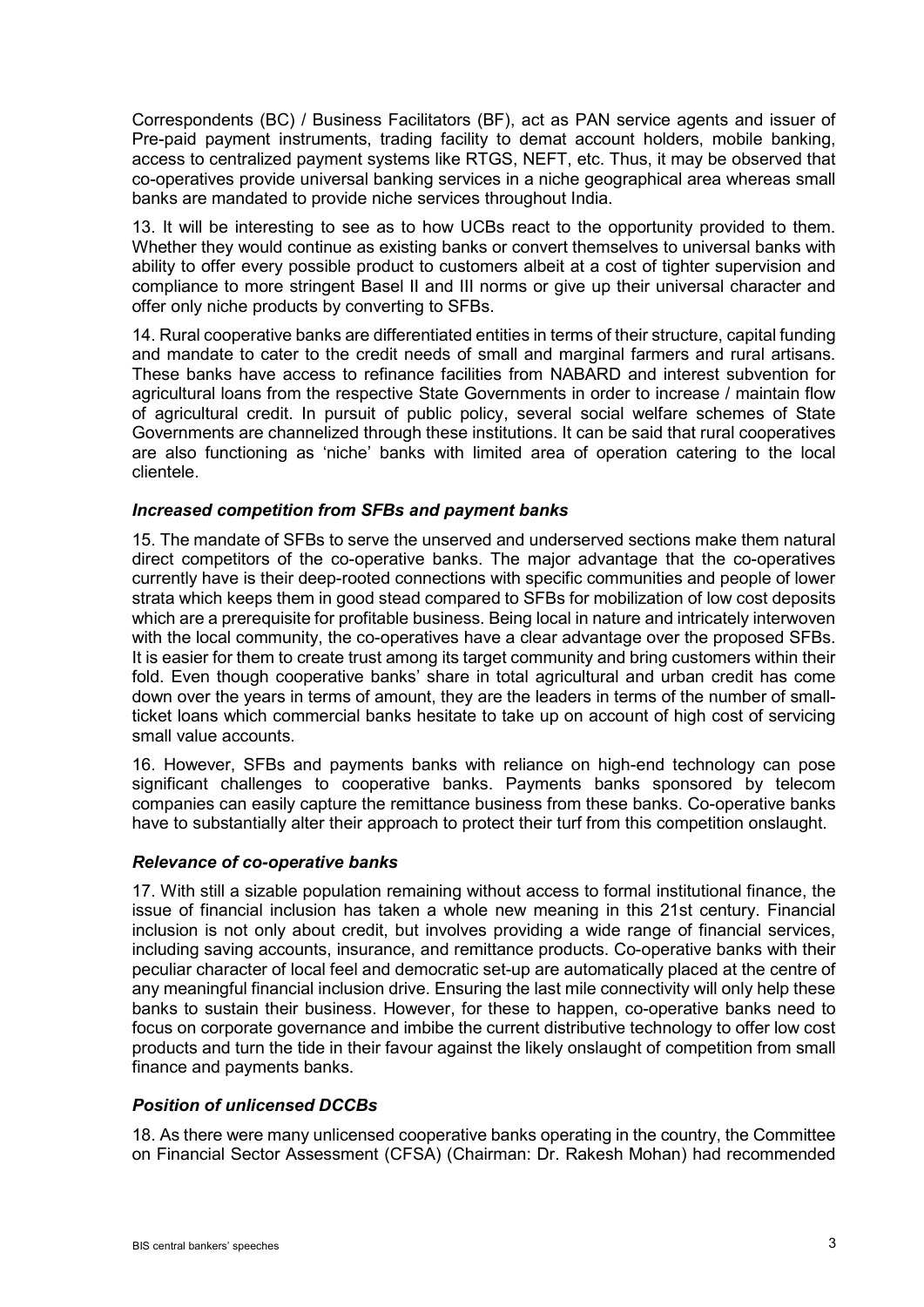that no unlicensed cooperative bank may be allowed to operate in cooperative space beyond 31 March 2012.

19. As on March 31, 2009, there were 31 State Cooperative Banks (StCBs) and 371 District Central Cooperative Banks (DCCBs) functioning as part of short-term cooperative credit structure. Out of these, 313 banks (StCBs-17 and DCCBs-296) were unlicensed. The Reserve Bank of India in pursuit of its commitment to allow only licensed cooperative banks to do banking business in India relaxed the licensing parameters that enabled 290 cooperative banks (StCBs / DCCBs) to get banking license from RBI. Only 23 banks remained unlicensed as on date in four States viz. (Uttar Pradesh –16, Jammu & Kashmir  $-$  3, Maharashtra  $-$  3, and West Bengal  $-$  1).

20. Regulatory action was initiated by RBI against unlicensed banks by issuing directions to them prohibiting from acceptance of fresh deposits in May 2012, and show-cause notices were issued for rejection of their applications for grant of license in March 2013. Further, Speaking orders were issued to four banks in May 2014 rejecting their license applications and requisitions were made to the RCS for appointment of Liquidators.

21. Present Status of revival of 23 unlicensed banks – Financial Package by PMO

- i. The Union Cabinet in its meeting held on November 5, 2014 approved a financial package for the revival of the 23 unlicensed DCCBs. Total capital infusion required was estimated at ₹ 2375.42 crore, comprising GOI Share – ₹ 673.29 crore, State Government's share – ₹ 1464.59 crore and NABARD's share – ₹ 237.54 crore.
- ii. For the purpose of implementation of the Scheme, a tripartite agreement in the form of Memorandum of Understanding (MoU), stipulating the conditionalities and deliverables was to be signed by Government of India, concerned State Governments and NABARD. The MOU has been finalized in consultations with RBI. Government of India and all the four State Governments and NABARD had signed the MoU.
- iii. GOI had released its share of funds to three States viz. Uttar Pradesh (₹ 401.17 crore), Maharashtra (₹ 129.70 crore) and West Bengal (₹ 31.20 crore). While, the State Governments of Maharashtra and West Bengal have released their share to the DCCBs fully, the Uttar Pradesh Government has released its share partially. As against the total amount of  $\bar{\tau}$  1074.57 crore to be released for 16 DCCBs, Uttar Pradesh Government has released ₹ 610.00 crore to 11 DCCBs (10 DCCBs fully and one DCCB partially), because of budgetary constraints for the financial year 2014–15. The Jammu & Kashmir Government had signed the MoU on March 31, 2015 and the Central Government is yet to release the funds.

22. After getting NABARD's recommendations that the bank has attained the licensing norms, RBI would consider issuing of license to the banks and Directions would be withdrawn, subject to final order of the court.

## *Status of negative net-worth DCCBs*

23. As per the latest data made available by NABARD, besides 23 unlicensed DCCBs, two licensed DCCBs in Karnataka viz. (i) Kolar-Chikballarpur DCCB [ (-) ₹ 2.60 crore] and Shimoga DCCB [ (-) ₹ 10.43 crore] were having negative networth as on March 31, 2014. We have advised NABARD to take up the matter with the State Government / RCS to take suitable measures for recapitalisation of the banks so as to ensure that the banks achieve a minimum CRAR of at least 7% by March 31, 2015. We have also taken up with the Chief Secretary, Karnataka State Government and RCS of the State to initiate steps for recapitalization of these banks.